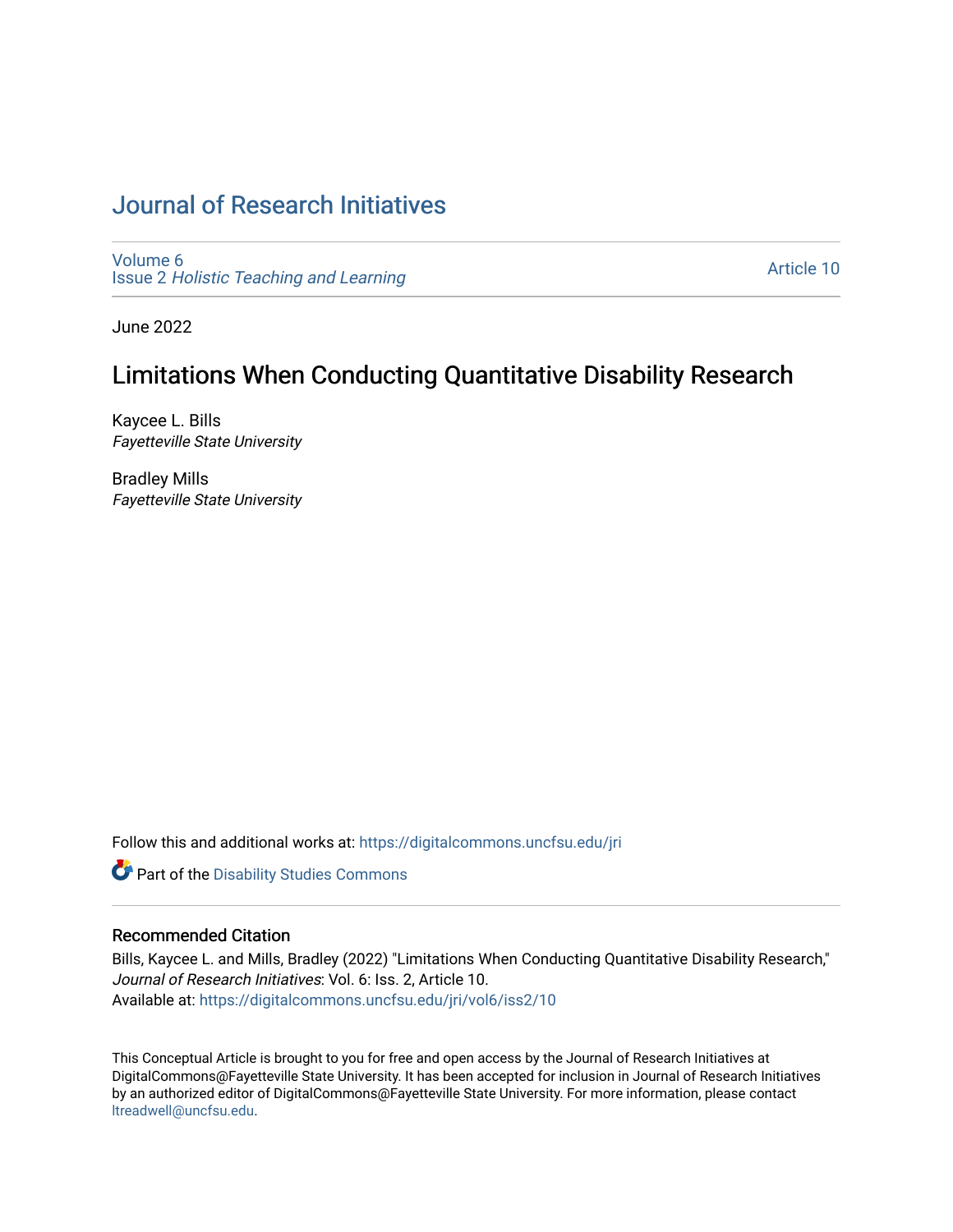# Limitations When Conducting Quantitative Disability Research

# Keywords

disability, quantitative research, secondary dataset analysis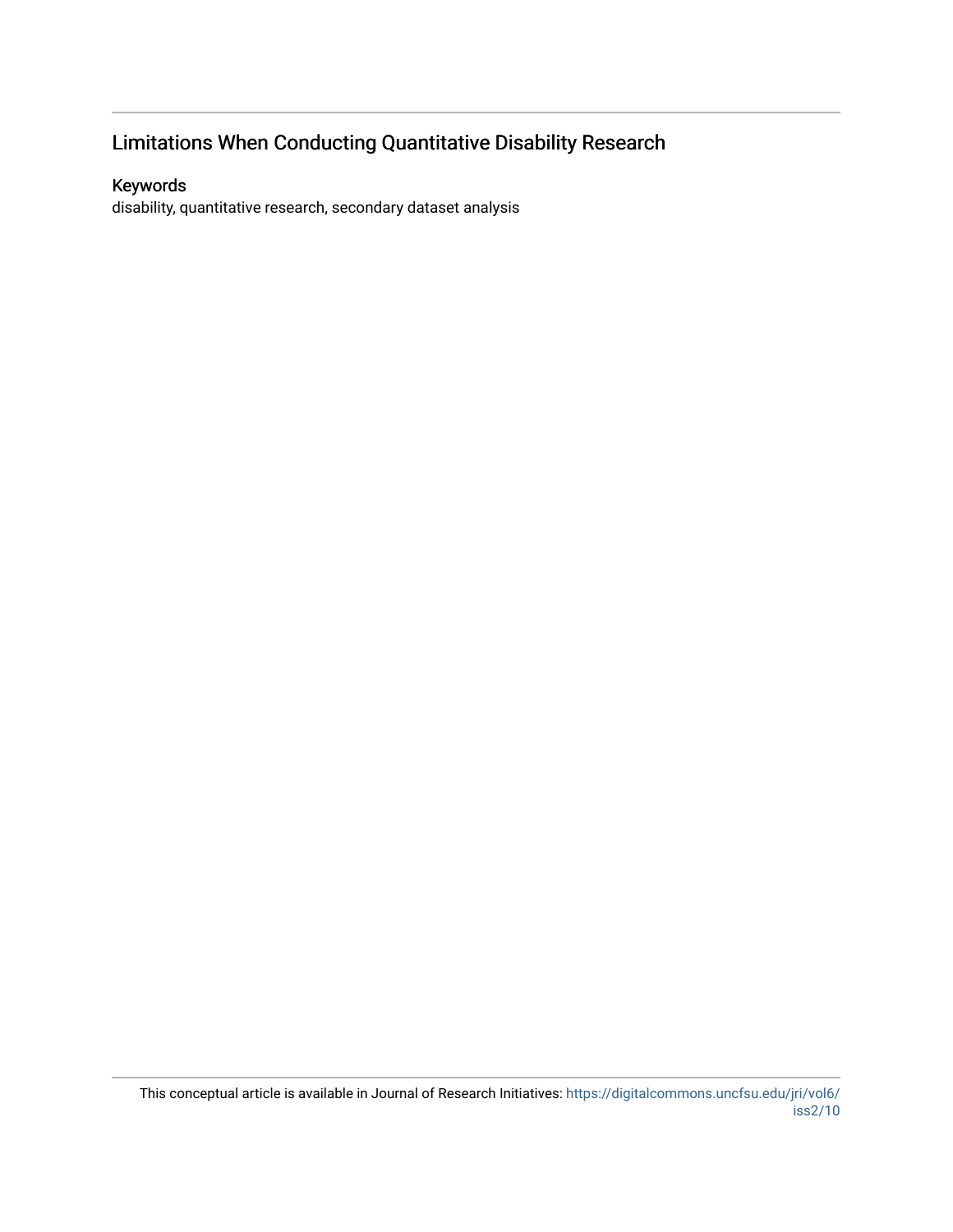

# **LIMITATIONS WHEN CONDUCTING QUANTITATIVE DISABILITY RESEARCH**

Kaycee L. Bills, Fayetteville State University Bradley Mills, Fayetteville State University

### **Abstract**

Research of issues related to disability is consistently evolving in several social science related fields such as social work, psychology, sociology, and education. Disability research often employs large public datasets for researchers to conduct secondary analysis. However, these datasets come with many limitations that can impact the overall results. The purpose of this article is to discuss the limitations that occur when conducting a quantitative analysis for disability research from a secondary dataset.

Keywords:

disability, quantitative research, secondary dataset analysis

# **Limitations When Conducting Quantitative Disability Research**

As the criteria of disability expands, the number of people who are classified as having a disability is consistently growing (Luckasson & Tasse, 2021). Research ofsocial issues related to disability is consistently evolving in several social science related fields such as social work, psychology, sociology, and education. Disability research often employs large public datasets for researchers to conduct secondary analysis (Dirth & Branscombe, 2018; Bills, 2020). This allows researchers to obtain a national or international representative sample without the restrictions of accessibility to a disability sample or boundaries posed by the IRB (Singal, 2010; Shirilla et al., 2021; Smith, 2018). Additionally, it ensures that there is statistical power when conducting data analysis.

Although having a large sample size assists with ensuring statistical rigor(Shirilla et al.,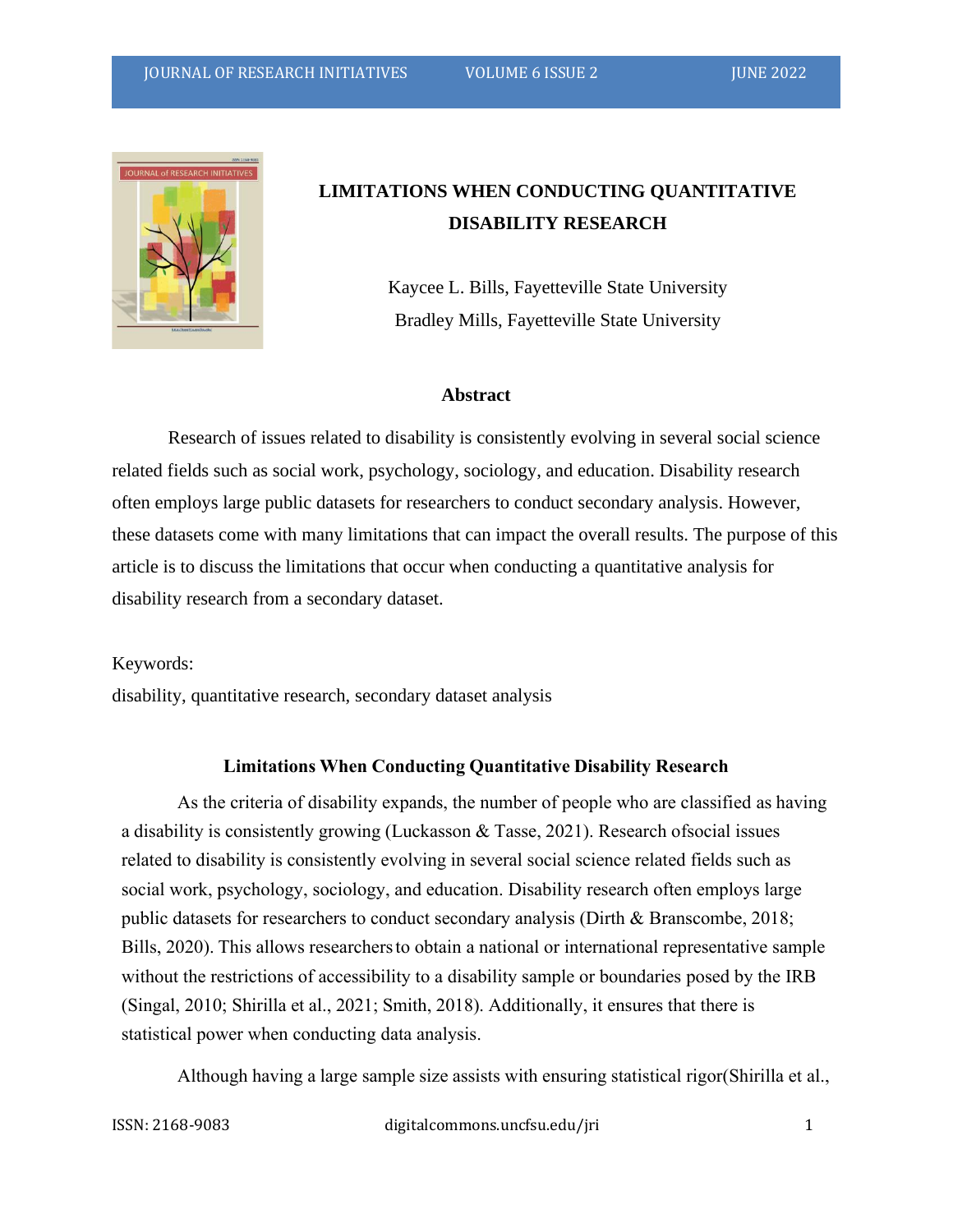2021), secondary dataset analyses does come with substantial limitations that can impede the internal and external validity of a study. Some of these limitations include inconsistencies of the definition of disability, lack of disabilitycategorical differentiation, accuracy of the dependent variable answers, disproportional sample sizes, and difficulties related to the ethical requirements of researching people with disabilities. The purpose of this article is to synthesize the potential gaps and limitations that are encountered when conducting quantitative disability research. Implications for future research are discussed.

#### **Operational Definition of Disability in Research**

*Disability* is a very complex classification that is not always correctly definedin research studies and participation recruitment. Thus, hindering accuracy and the validity of outcomes. This holds especially true when data is collected through self-reporting. Selfreported data provides cost-effective means to obtain disability status but does not always provide accurate results (Schwartz et al., 1999). The ADA (1990, p. 1) defines disability as:

"a person who has a physical or mental impairment that substantially limits one or more major life activity. This includes people who have arecord of such an impairment, even if they do not currently have a disability. It also includes individuals who do not have a disability butare regarded as having a disability."

However, not all disability studies employ this operational definition. Some studies conceptualize disability based on the responses provided by the participants in the study sample. Participants in a sample may self-report their disability status inaccurately due to not knowing the legal definition of having a disability. Additionally, participants may believe they have a disability, but do not have the diagnosis to support their status. Thus, resulting in false reporting that can result in skewed outcomes that do not represent the accurate outcomes that disability has in the data analysis.

Additionally, even when a common definition is utilized, there can be variability in how different districts or states interpret the definition. Villarreal (2015) utilized state enrollment data for students with special needs finding that different states had statistically significant levels of identification of individuals with Emotional Disturbance (ED), and a statistically significant association between the state's identification rate of ED, and high school graduation.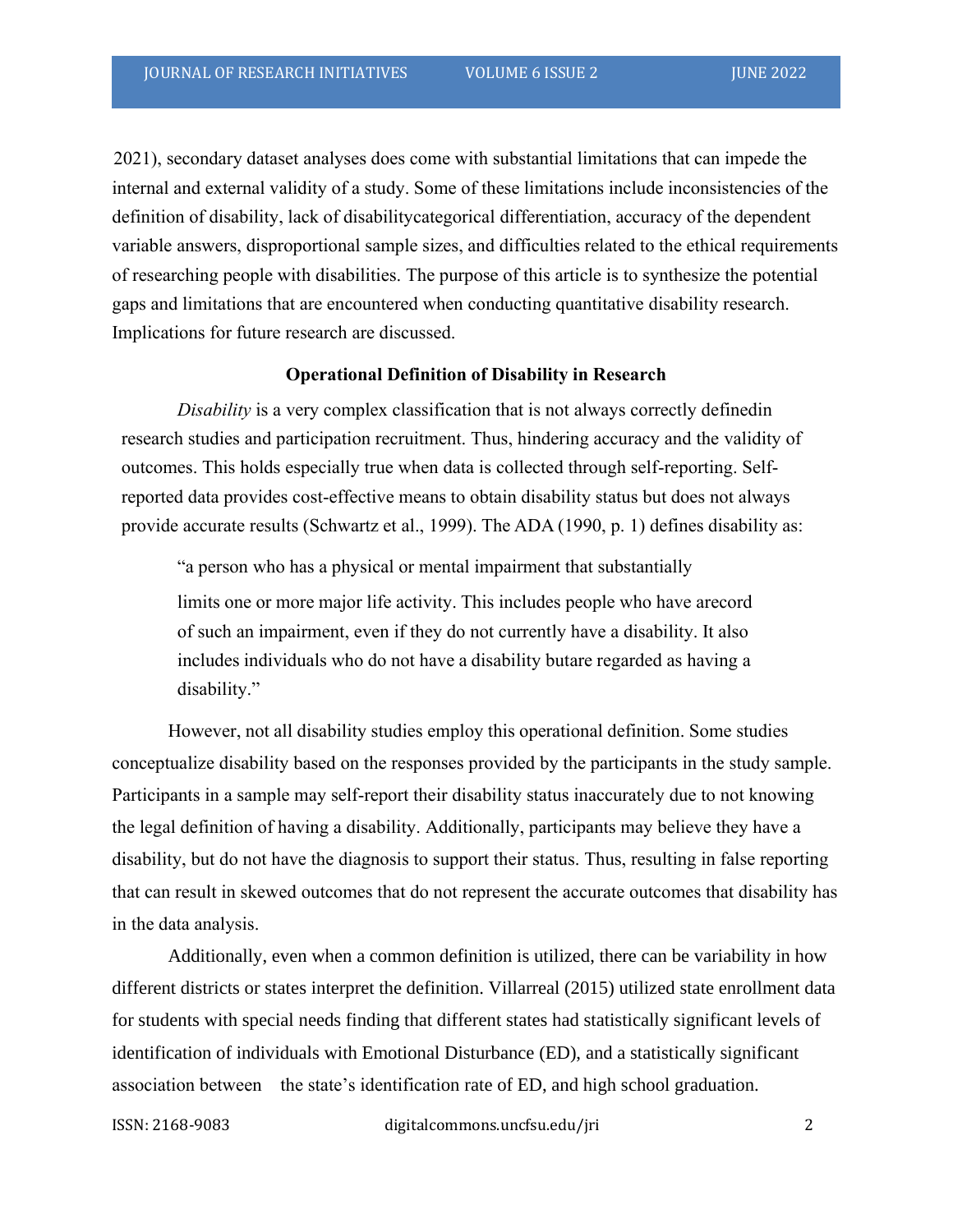# **Categorizing Disability Types**

Building upon potential issues related to operationally defining *disability*, categorizing the different disability types can also pose threats to validity andcausation of the outcome variable. The first predominate problem that is often observed in relation to categorizing *disability* is using a dichotomous (yes/no) variable, rather than a multi-categorical variable (Bills, 2020). Researchers often do this when employing quantitative methods because, it creates a bigger sample size forresearchers to have adequate statistical power in their analysis. However, the use of adichotomous variable can make the results inaccurate due to the diversity of the different types of disabilities.

There are several different types of disabilities that all pose different barriers and experiences. The different disability types include physical, intellectual, learning,and cognitive disabilities (Qian, et al., 2020). Additionally, these different disability categories also differentiate within themselves. Each disability category contains a range of mild, moderate, and severe variables within them (Shaywilz, Fletcher, & Shaywilz, 1995). Thus, every individual with a disability has their own set of unique experiences and challenges that are not always accounted for when conducting quantitative research. For researchers to accurately account for disability related causation, it vital that disability researchers account for the many disability

categories and levels of severity.

### **Disproportional Sample Sizes**

Since individuals with disabilities are a minority population, obtaining an adequate sample of individuals with disabilities is extremely difficult for researchers. When conducting quantitative research, it is imperative that the sample sizes of different participant demographics are proportional to the overall sample. However, indisability research with large datasets, the disability variable is often substantially smaller in comparison to the overall sample size of the dataset. When this occurs, it poses a threat to internal validity due to violating assumptions of proportional odds (Mac Giolla Phadraiq et al., 2021). These specific issues can be observed when employing logistic regressions, linear regressions, multi-level modeling, structural equation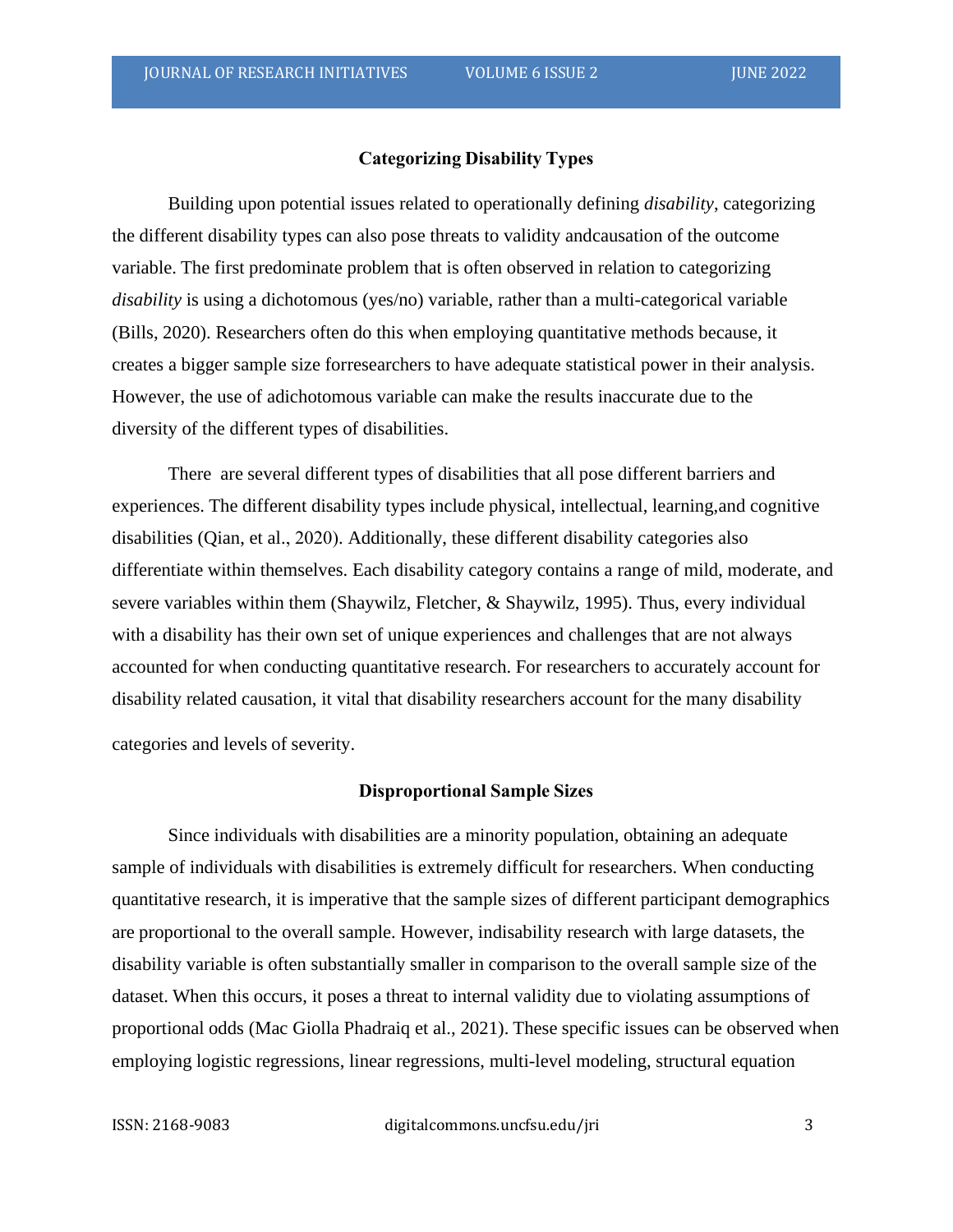modeling, and confirmatory factor analysis, any of which may possibly result in type I and type II error. This indicates that disability researchers must attempt to recruit larger sample sizes of participants with disabilities.

#### **Inaccuracy in Dependent Variable Answers**

Within any research, there is always the opportunity for an individual tointerpret questions in a different way than the researcher intended. This misunderstanding could lead to inaccurate responses, and ultimately impact the data viewed as a whole. When surveying individuals with disabilities, there may be an increase in misunderstandings due to the individuals' disability.

One group that may have more frequent errors in interpretation are individualswith intellectual disabilities (ID). The American Association on Intellectual and Developmental Disabilities (AAIDD) defines an intellectual disability as "a disability characterized by significant limitations in both intellectual functioning and in adaptive behavior, which covers many everyday social and practical skills." They further indicate that the intelligence scores (IQ) of these individuals is typically below 75, with score between 85-115 typically considered in the "average" range. The combination of a lower intellectual functioning and challenges with adaptive behavior, that may impact conceptual, social, and practical skills, could dramatically impact the individual's perception of survey questions. Errors in interpreting survey questions would likely occur in situations in which the individual with ID reads questions to themselves and when a researcher reads the questions to the individual. Within a classroom, rephrasing a question for an individual who does not understand is a common practice, but on a survey, rephrasing a question could lead to reliability and validity concerns.

### **Ethical Issues in Disability Research**

Whenever an individual seeks permission for a new research project from an institutional review board (IRB), the questions to be answered will include whether the research includes any *vulnerable populations*. Shivayogi (2013) states that while there are different definitions of the term, "the words simply imply the disadvantaged sub-segment of the community requiring utmost care, specific ancillaryconsiderations and augmented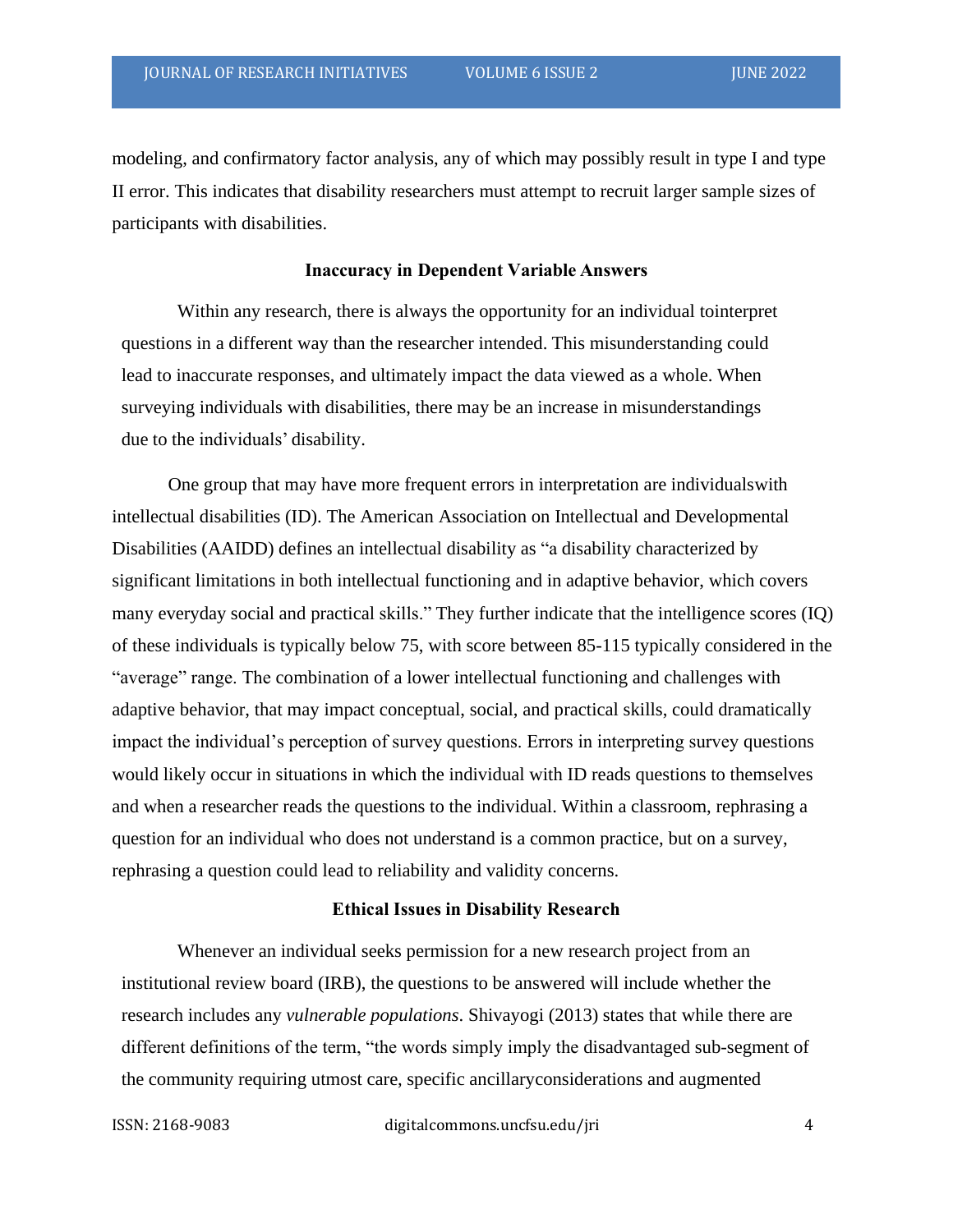protections in research" (p. 53). Shivayogi indicates a list of many groups who may be included within the term *vulnerable populations* including children, minors, physically and intellectually challenged individuals, ethnic minorities, and visual or hearing impaired. Inherently, individuals with disabilities are very much part of the protected group and this makes obtaining permission for research more challenging.

"Research with this sub-segment of population is validated if reasonable direct benefits are foreseen, in compliance with local legal regulations" (Shivayogi, 2013, p.53). Institutional review boards, and researchers rightfully should work to protect vulnerable individuals from possible exploitation, but this may result in potential projects not occurring due to the ethical challenges to overcome.

### **Conclusion and Future Directions**

When researching disabilities, there are a substantial number of limitations that disability researchers must account for. Although large secondary datasets provide large sample sizes, they can result in accurate outcomes and relationships with the independent variable. Implications for future disability research include using datasets that categorize the different types of disabilities, have proportional sample sizes, and have consistency with surveys when gathering data. Additionally, disabilities researchers should strive to collect their own data using all the suggestions provided in this review.

# **References**

- American Association of Intellectual and Developmental Disabilities. (n.d.). *Evidence-Based Social Work*, *17*(2), 191-2 *Definition of intellectual disability*. Retrieved January 23, 2022, from https:[//www.aaidd.org/intellectual-disability/definition](http://www.aaidd.org/intellectual-disability/definition)
- Bills, K. L. (2020). The direct relationship between bullying rates and extracurricularactivities among adolescents and teenagers with disabilities. *Journal of*
- Dirth, T. P., & Branscombe, N. R. (2018). The social identity approach to disability:

Bridging disability studies and psychological science. *Psychologicalbulletin*, *144*(12), 1300